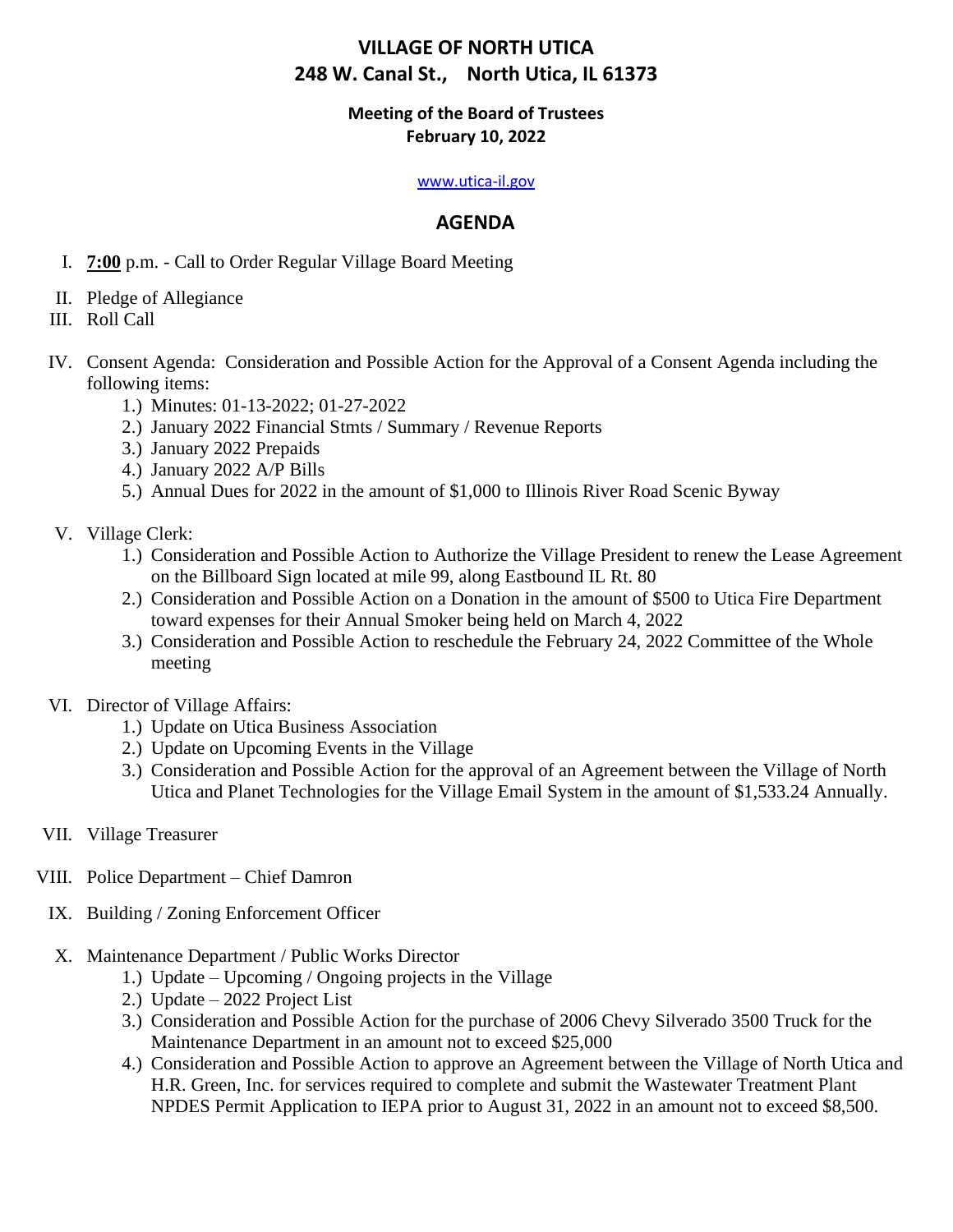## **Meeting of the Board of Trustees February 10, 2022**

#### [www.utica-il.gov](http://www.utica-il.gov/)

## XI. Village Engineer

- 1.) Update Upcoming / Ongoing projects in the Village
- 2.) Update DCEO Grant Application: Rebuild Downtown & Main Street Program Grant
- 3.) Update 2022 MFT Road Project / Street Assessment

### XII. Village Attorney:

- 1.) Consideration and Possible Action on an Ordinance amending the Video Gaming Ordinance regarding establishing a Gaming Machine License and Associated License Fee(s) in the Village of North Utica
- XIII. Executive Session
	- 1.) The appointment, employment, compensation, discipline, performance or dismissal for specific employees
	- 2.) Pending Litigation
	- 3.) Purchase/Sale/Lease of Real Property
- XIV. Possible Action regarding Executive Session items
	- 1.) The appointment, employment, compensation, discipline, performance or dismissal for specific employees
	- 2.) Pending Litigation
	- 3.) Purchase/Sale/Lease of Real Property

### XV. Village President:

- 1.) Consideration and Possible Action to Authorize the Village President to enter into an Agreement regarding the Acquisition of Property commonly known as 'Oak Hill Cemetery' and located along E. 8<sup>th</sup> Rd, Utica, IL 61373; subject to review by the Village Attorney and approval of the Oak Hill Cemetery Board PIN# 19-08-216-000
- 2.) Consideration and Possible Action regarding the Purchase of Signage in an amount not to exceed \$15,216
- 3.) Consideration and Possible Action regarding Authorizing the Village President to enter into a Lease Agreement with Illinois DCEO for the Lease of an office space on property located at 248 Canal St., Utica, IL 61373
- XVI. Committee / Trustee Reports:
	- 1.) Committee Reports
	- 2.) Trustee Reports
- XVII. Public Comment
- XVIII. Adjournment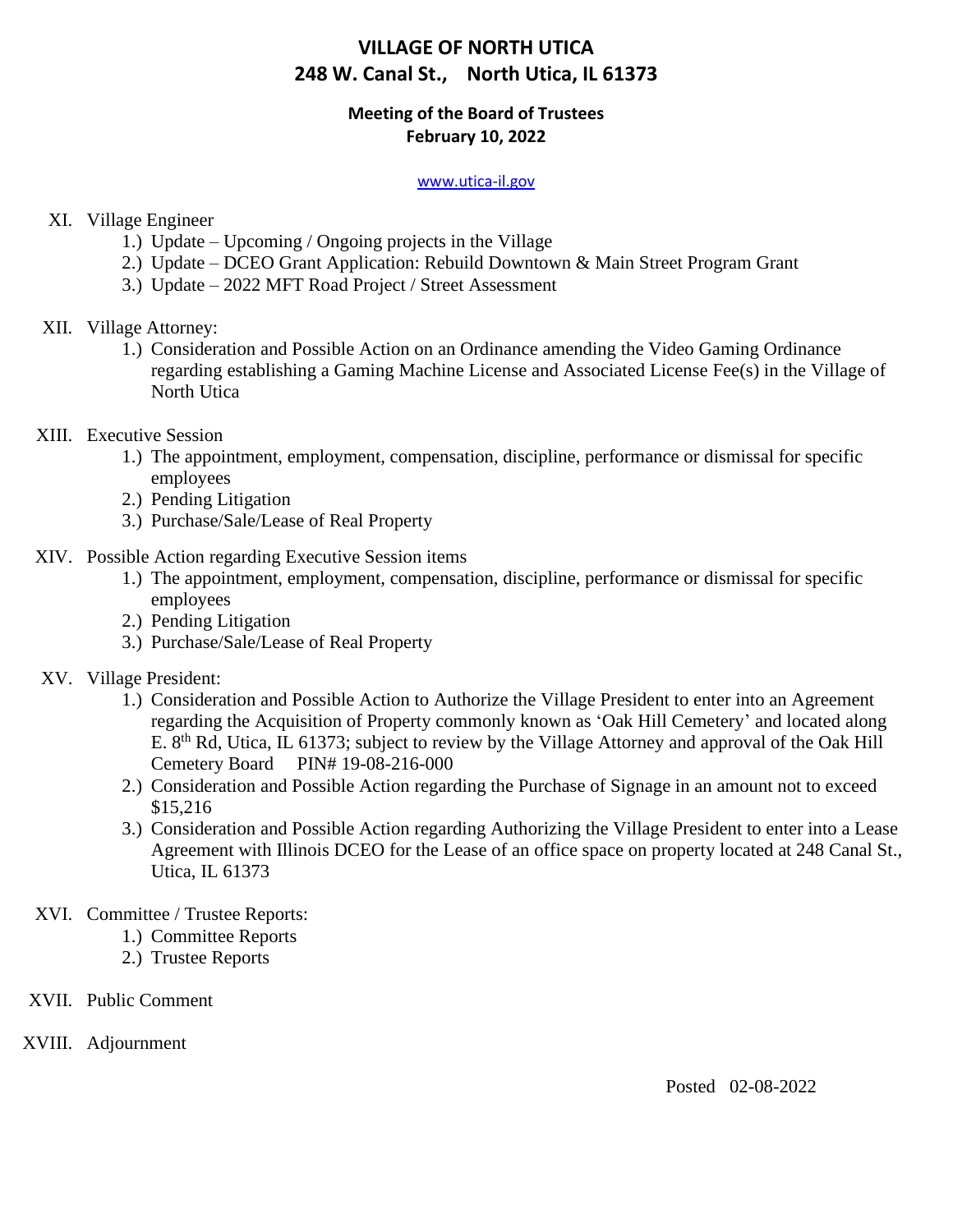## **Meeting of the Board of Trustees February 10, 2022**

#### [www.utica-il.gov](http://www.utica-il.gov/)

## MINUTES

At 7:04 pm the Meeting was called to Order by Village President David Stewart who then led the Pledge of Allegiance. Village Clerk Laurie Gbur recorded the meeting attendance. Present at the meeting were Trustees John Schweickert, Nate Holland, Mary Pawlak, Debbie Krizel. Kylie Mattioda and Jim Schrader. Also present were Director of Village Affairs Jamie Turczyn, Village Treasurer Jill Margis, Police Chief Rodney Damron and Public Works Director / Zoning Enforcement Officer Curt Spayer. Village Attorney Herb Klein and Village Engineer Kevin Heitz were absent from the meeting.

Consent Agenda: It was motioned by Trustee Pawlak, seconded by Trustee Schrader to approve the Consent Agenda as follows:

1.) Minutes: 01-13-2022; 01-27-2022

2.) January 2022 Financial Stmts / Summary / Revenue Reports

3.) January 2022 Prepaids

4.) January 2022 A/P Bills

5.) Annual Dues for 2022 in the amount of \$1,000 to Illinois River Road Scenic Byway

6 Yes

Motion Carried

Village Clerk:

It was motioned by Trustee Holland, seconded by Trustee Krizel to Authorize the Village President to renew the Lease Agreement on the Billboard Sign located at mile 99, along Eastbound IL Rt. 80. ORD 2022-02

6 Yes Motion Carried

It was motioned by Trustee Schweickert, seconded by Trustee Pawlak to approve a donation in the amount of \$500 to Utica Fire Department toward expenses for their Annual Smoker being held on March 4, 2022

6 Yes

Motion Carried

It was motioned by Trustee Schweickert, seconded by Trustee Schrader to reschedule the 7:00 pm February 24, 2022 Committee of the Whole meeting to 5:30 pm on that evening.

6 Yes Motion Carried

Director of Village Affairs:

It was motioned by Trustee Schweickert, seconded by Trustee Krizel to approve an Agreement between the Village of North Utica and Planet Technologies for the Village Email System in the amount of \$1,533.24 Annually.

6 Yes Motion Carried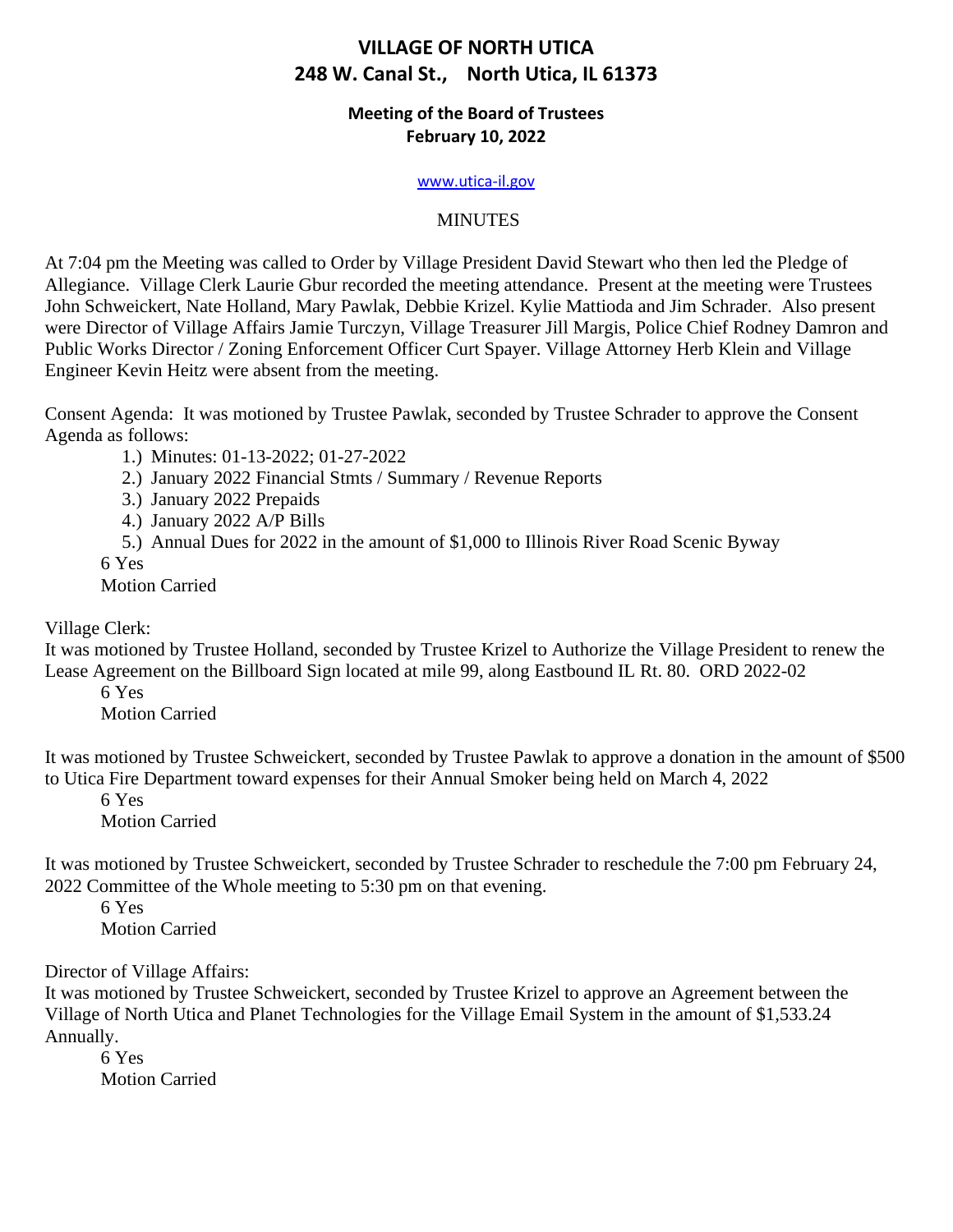## **Meeting of the Board of Trustees February 10, 2022**

#### [www.utica-il.gov](http://www.utica-il.gov/)

## MINUTES

Director Turczyn then provided a brief update on upcoming events being held in the Village. Upcoming Events: Winter Wine Walk will be held on February 12, 2022, followed by the annual Mardi Gras Parade and St. Pat's Parade.

Village Treasurer: NONE

Police Department – Chief Damron: Chief Damron stated that the Department is ready for the upcoming Winter Wine Walk. He also reported that the Department had a low number of crash reports in December and January, with the majority of them being in the area of Rt. 178 and Rt. 6.

Building / Zoning Enforcement Officer: NONE

Maintenance Department: Public Works Director Curt Spayer provided a brief update on the ongoing and upcoming projects in the Village.

2022 Project List – a new project list has been compiled for 2022; copies were provided to the group. If anyone has anything to add, please contact Curt or Mayor Stewart.

Trustee Schrader asked about the Doehrr property drainage issues; it was stated that the area will be assessed by the Village Engineer when the weather breaks.

New Maintenance Truck – It was motioned by Trustee Schrader, seconded by Trustee Pawlak to approve the purchase of a 2006 Chevy Silverado 3500 in an amount not to exceed \$25,000.

6 Yes Motion Carried

NPDES Permit Application - It was motioned by Trustee Schrader, seconded by Trustee Schweickert to approve an Agreement between the Village of North Utica and H.R. Green, Inc. for services required to complete and submit the Wastewater Treatment Plant NPDES Permit Application to IEPA prior to August 31, 2022 in an amount not to exceed \$8,500. ORD 2022-03

6 Yes Motion Carried

Village Engineer: NONE

Village Attorney: NONE

Village President:

It was motioned by Trustee Pawlak, seconded by Trustee Schweickert to approve an Ordinance amending the Video Gaming Ordinance regarding establishing a Gaming Machine License and Associated License Fee(s) in the Village of North Utica. The Gaming Ordinance will have 10 Gaming Licenses (a total of 46 terminals) available annually from July 1st through June 30<sup>th</sup>. There will be no fee for the License however, there will be an annual fee per terminal in the amount of \$250 each. ORD 2022-04

6 Yes

Motion Carried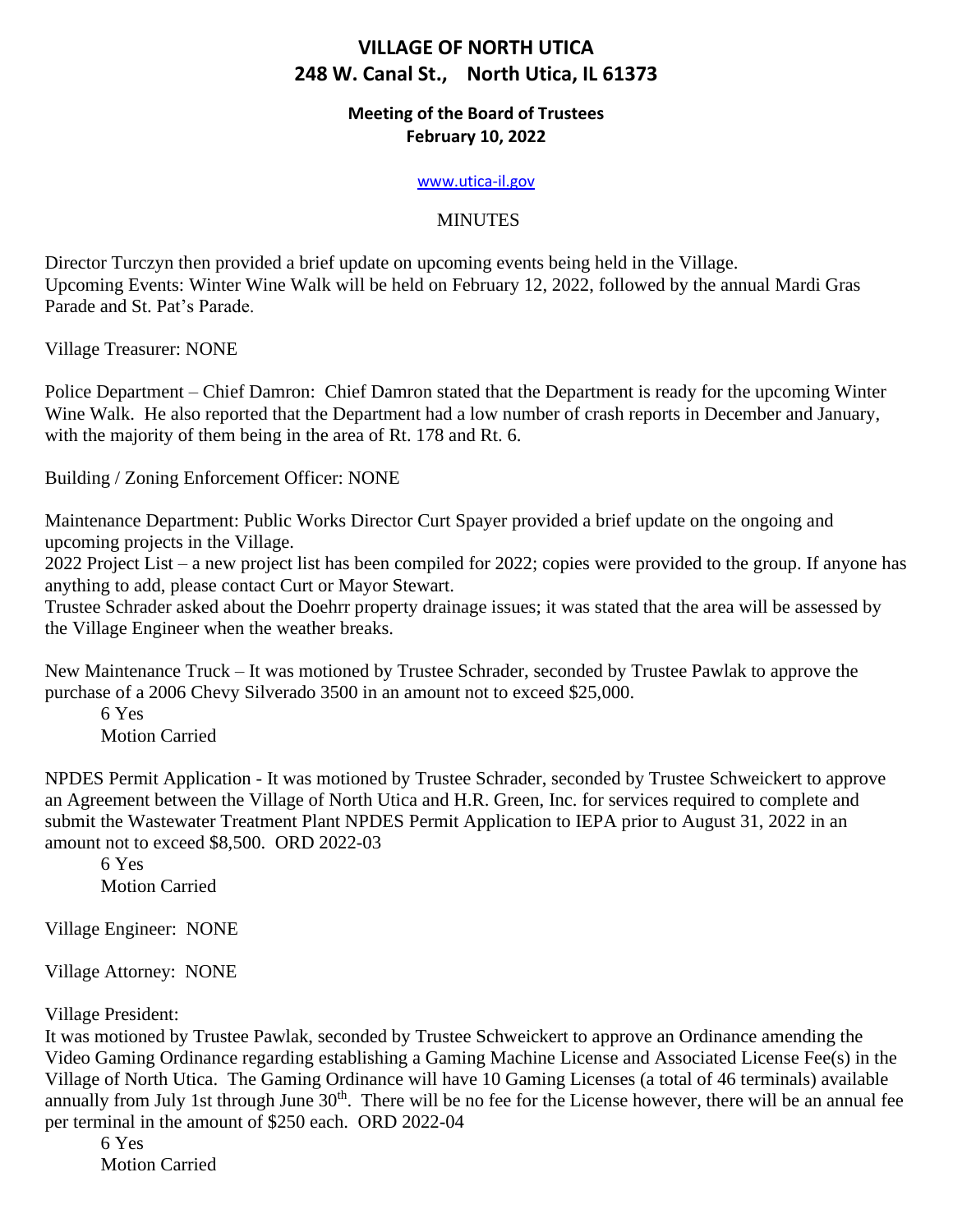## **Meeting of the Board of Trustees February 10, 2022**

#### [www.utica-il.gov](http://www.utica-il.gov/)

#### MINUTES

It was then motioned by Trustee Schrader, seconded by Trustee Pawlak to Authorize the Village President to enter into an Agreement regarding the Acquisition of Property commonly known as 'Oak Hill Cemetery' and located along E. 8<sup>th</sup> Rd, Utica, IL 61373; subject to review by the Village Attorney and approval of the Oak Hill Cemetery Board PIN# 19-08-216-000 ORD 2022-05

6 Yes Motion Carried

Mayor Stewart stated that the Village would like to purchase a large Utica Sign to be placed on the Village property on the northwest corner of Canal St. and IL Rt. 178. The large sign would be a place for people to stop and get photos and it would be another attraction for visitors. The cost of the sign is \$15,216; the Village is seeking donations from the Utica Business Association as well as from Heritage Corridor through a possible Grant. Zoning Enforcement Officer Spayer asked Mayor Stewart if there was a possibility to review and make changes to the installation materials used to install the sign; Mayor Stewart answered, "Yes."

It was then motioned by Trustee Schrader, seconded by Trustee Schweickert to approve the Purchase of Signage in an amount not to exceed \$15,216; however, it is subject to half of the overall cost of the Utica Sign to be reimbursed by donations.

6 Yes Motion Carried

It was motioned by Trustee Schweickert, seconded by Trustee Schrader to Table the item regarding authorizing the Village President to execute a Lease for the use of one Village Office in the Village Administrative Building at property located at 248 W. Canal St., Utica to Illinois DCEO.

All in Favor Motion Carried

Mayor Stewart then reminded the group that on February 11, 2022 at 4 pm., there will be a ribbon cutting for the Heritage Corridor Visitors Center and the Village Administrative Building. Everyone is invited.

Mayor Stewart then stated that the Planning Commission will be reviewing the Villages' Sign Ordinance and their March 24, 2022 meeting. It hasn't been reviewed in several years. Zoning Enforcement Officer Spayer will be putting together a list of items that need to be reviewed and considered. The Zoning Review Committee will also be reviewing the Sign Ordinance. Village Clerk Gbur will email a link to the Sign Ordinance prior to that meeting.

Committee Reports:

Trustee Schweickert asked about the plan for additional parking at the new Village Administrative Building. Mayor Stewart stated that Engineer Heitz is looking into that for us to create a plan. He will be presenting a plan to the Board in March.